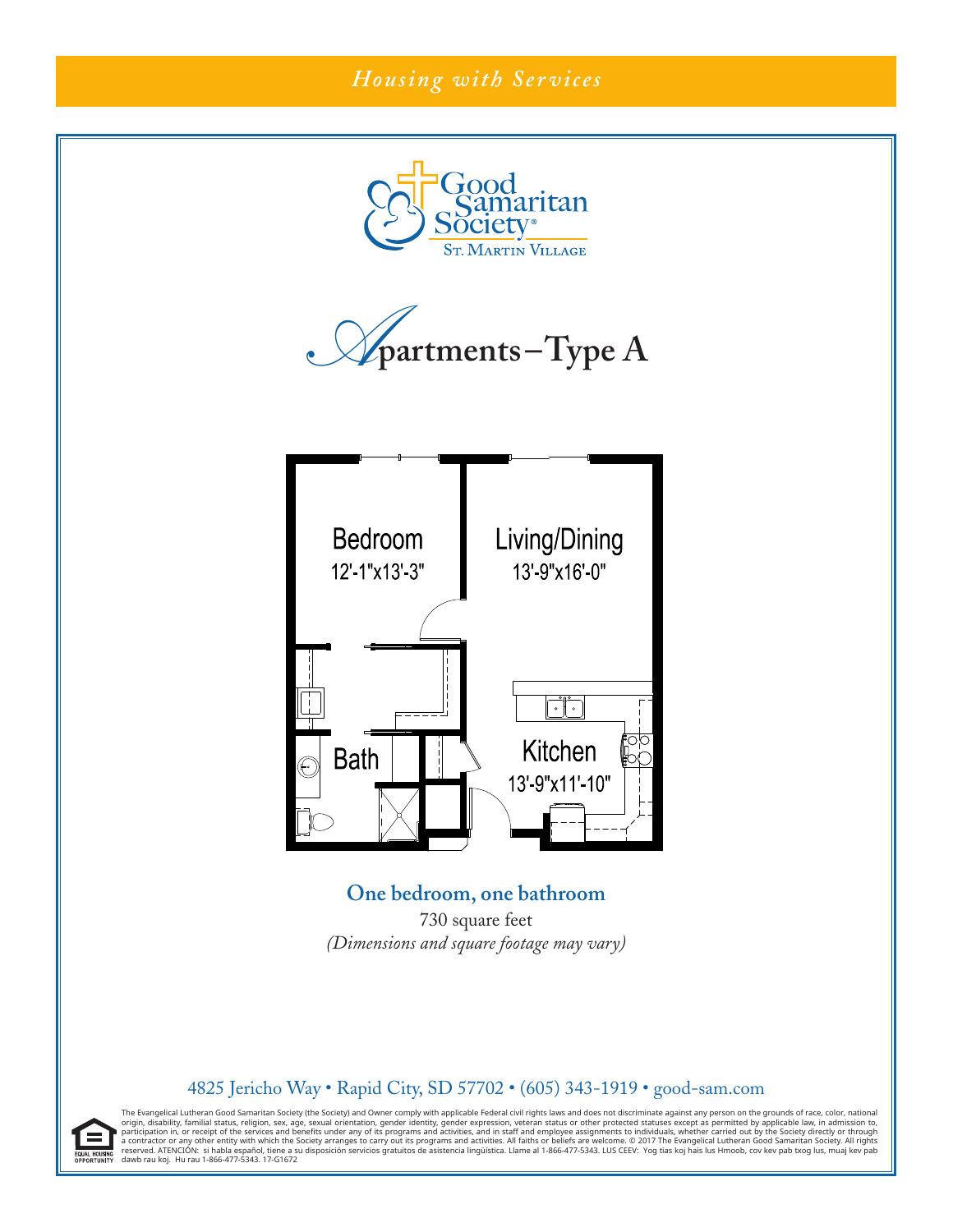# *Housing with Services*







**One bedroom, one bathroom** 730 square feet *(Dimensions and square footage may vary)*

#### 4825 Jericho Way • Rapid City, SD 57702 • (605) 343-1919 • good-sam.com

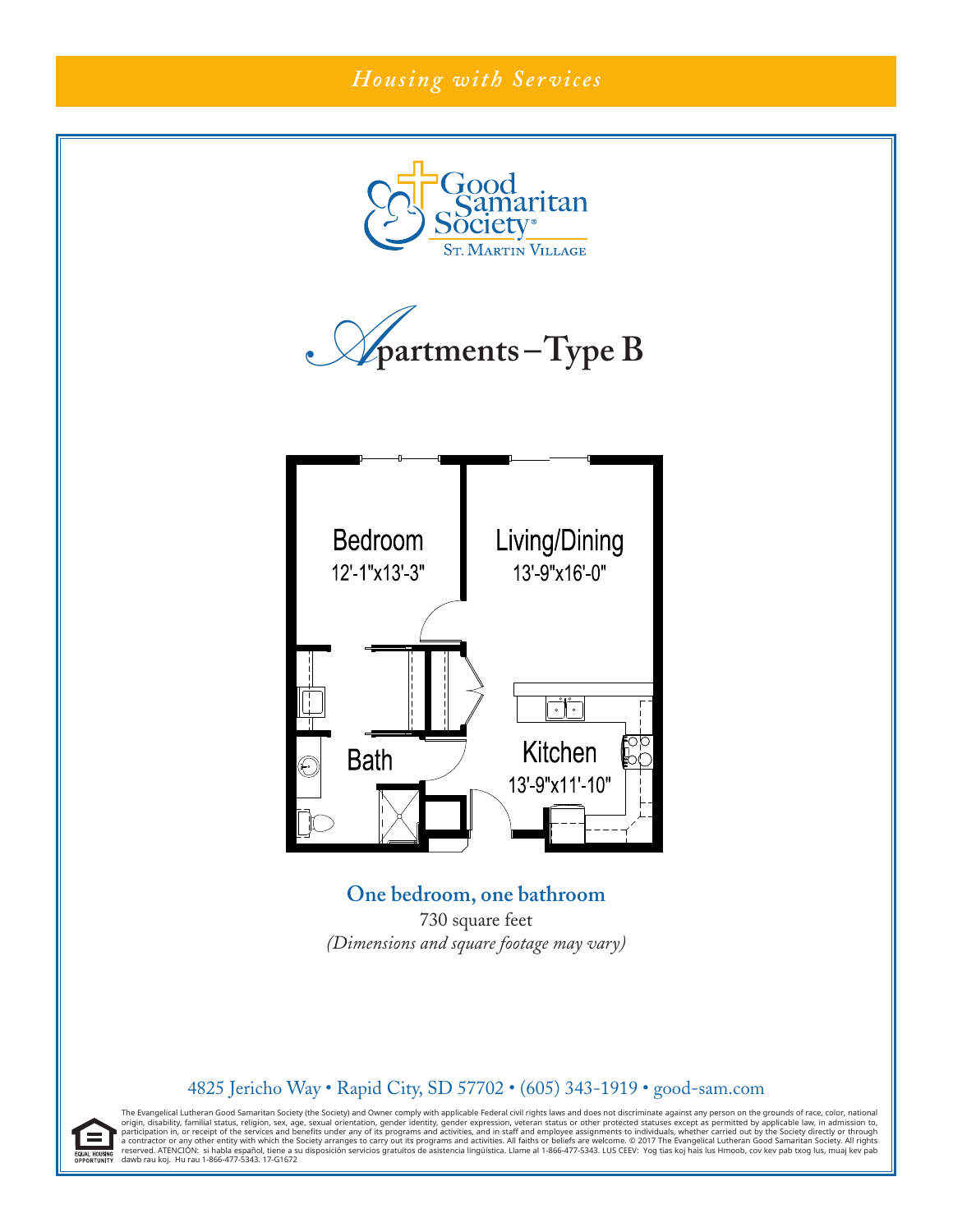

### **One bedroom, one bathroom, den**

960 square feet *(Dimensions and square footage may vary)*

#### 4825 Jericho Way • Rapid City, SD 57702 • (605) 343-1919 • good-sam.com

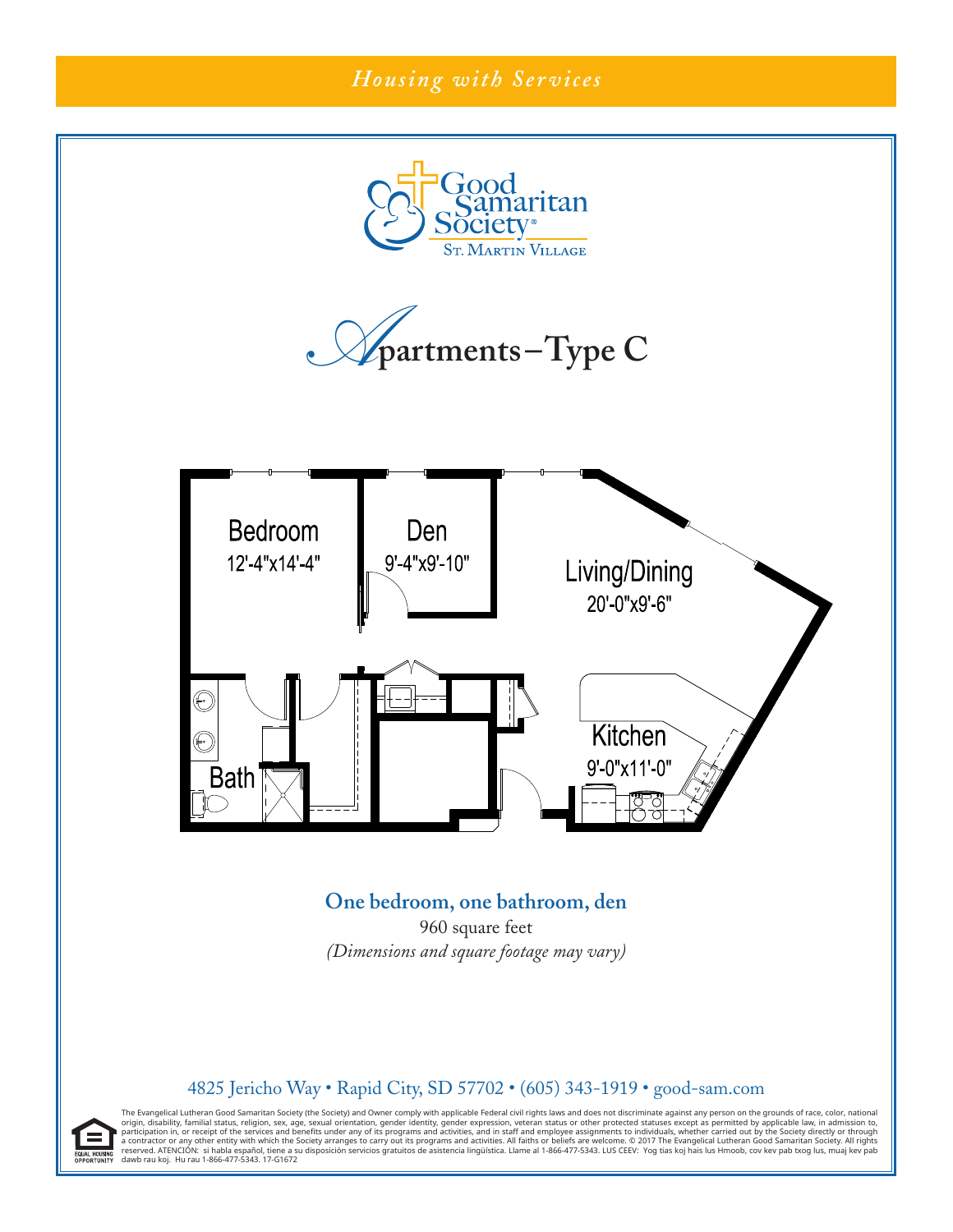

#### 4825 Jericho Way • Rapid City, SD 57702 • (605) 343-1919 • good-sam.com